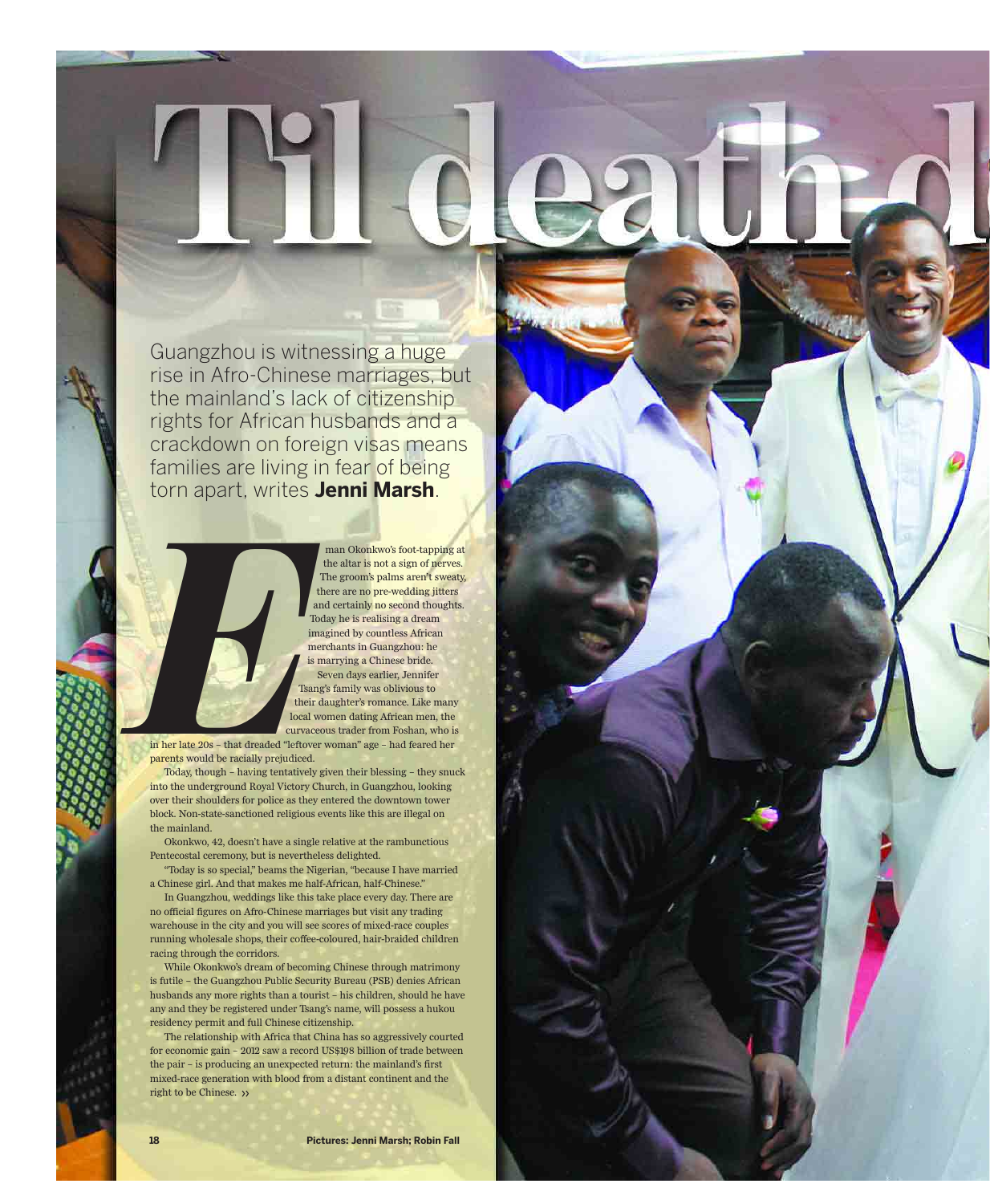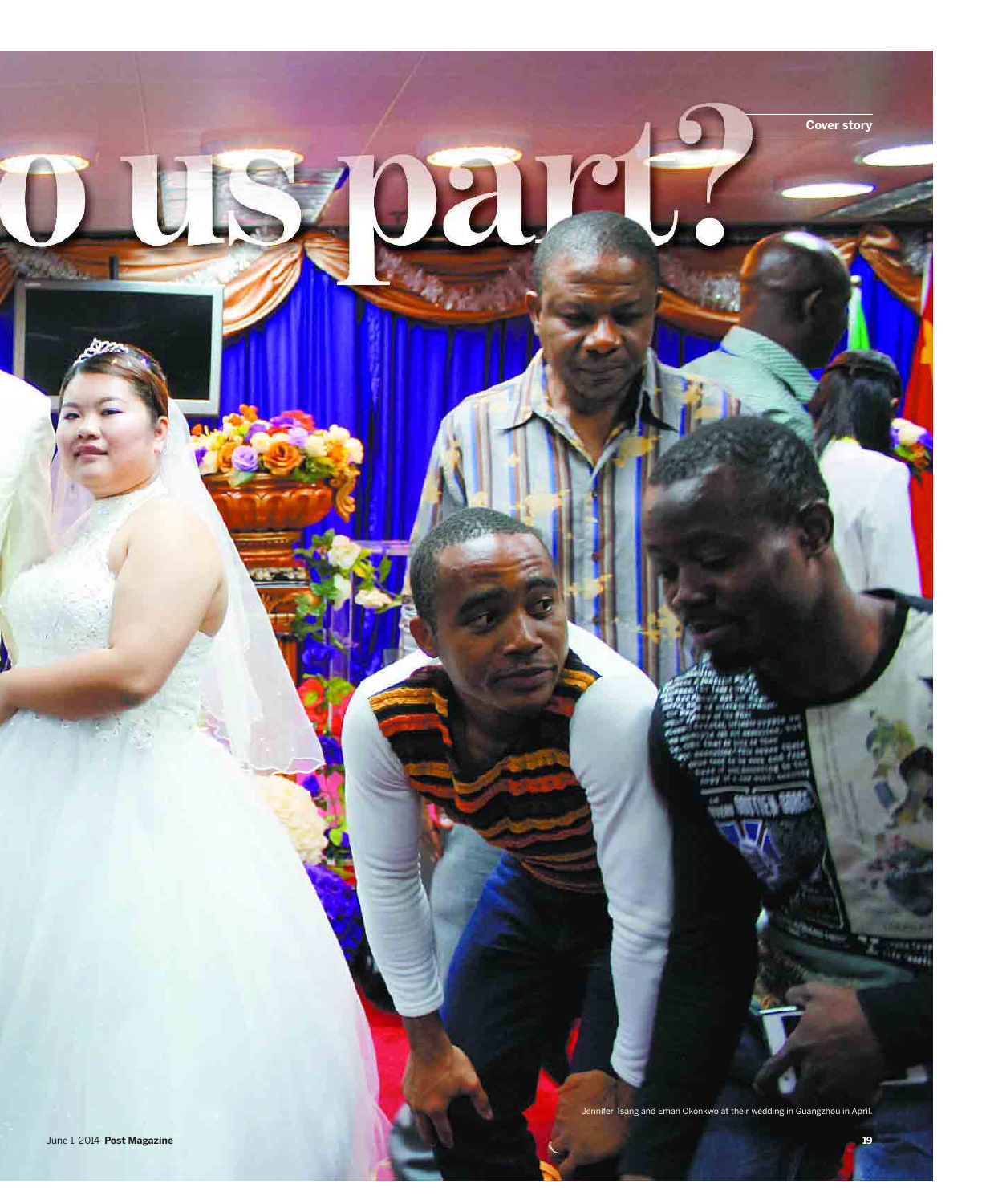

## **From left:** former

Chengdu Tiancheng FC player Youssou Ousagna; police drive though Little Africa in Guangzhou.

**"CHOCOLATE CITY" OR** "Little Africa", as it has been dubbed by the Chinese press, is a district of Guangzhou that is home to between 20,000 and 200,000, mostly male, African migrants (calculations vary wildly due to the itinerant nature of many traders and the thousands who overstay their visas).

Africans began pouring into China after the collapse of the Asian Tigers in 1997 prompted them to abandon outposts in Thailand and Indonesia. By exporting cheap Chinese goods back home, traders made a killing, and word spread fast. Guangzhou became a promised land.

It is easy to believe that every African nation is represented here, with the Nigerian, Malian and Guinean communities the most populous. But Little Africa is a misnomer; in the bustling 7km stretch from Sanyuanli to Baiyun, in northern Guangzhou, myriad ethnicities co-exist.

Uygurs serve freshly baked Xinjiang bread to Angolan women balancing shopping on their heads while Somalis in flowing Muslim robes haggle over mobile phones before exchanging currency with Malians in leather jackets, who buy lunch from Turks sizzling tilapia on street grills, and then order beer from the Korean waitress in the Africa Bar. Tucked away above a shop-lined trading corridor, the bar serves food that reminds Africans of home – egusi soup, jollof rice, fried chicken.

Whereas Chungking Mansions conceals Hong Kong's low-end trading community, in dilapidated Dengfeng village – Little Africa's central thoroughfare – the merchants, supplied by Chinese wholesalers, are highly visible. And it's in this melee of trade where most Afro-Chinese romances blossom.

Amadou Issa came to China in 2004. We meet in Lounge Coffee, a hangout popular with African men who like a cigarette with their croissant, while a Celine Dion CD plays in the background. Through the nicotine haze, the 34-year-old from Niger – rated by the United Nations as one of the world's least developed nations – tells me he arrived at Baiyun International Airport with US\$300, simply wanting "to survive".

Today, he owns a five million yuan (HK\$6.3 million) flat in Zhujiang New Town, Guangzhou's smartest district, drives a car worth US\$64,000 and speaks Putonghua. Issa ships 50 to 200 containers home per year – full of construction materials, because "they're the most lucrative" – and makes an average US\$2,000 on each container.

A friend, Yusuf Sampto – a trader with three shops in West Africa's Burkina Faso – pulls up a chair. They excitably describe stuffing suitcases with "literally millions" of US dollars to move their profits back to China once the goods have sold (they declare the cash at customs, they say). African banks can't be trusted, they explain, and it's impossible for a migrant to open a current account in the mainland.

Like most of Guangzhou's successful traders, Issa has a Chinese wife. "She used to work for a company I ordered from, and we became friends," he says. "We had a Chinese wedding and a Muslim wedding. Her name was Xie Miemie but I renamed her Zena."

Zena is from Hainan Island and Issa was the first African man her family had ever seen.

"Initially, they were unsure about me, but now, when I'm not there, they ask my wife, 'Where is your import husband?'" Issa chuckles.

Youssou Ousagna also gets along well with his in-laws. The retired footballer moved from Senegal to Sichuan province in 2005, having been scouted by Chengdu Tiancheng FC. In 2007, after an injury had ended his playing career, Ousagna moved to Guangzhou, where he met his Hangzhou-born wife – she worked at the pharmacy from which he picked up medicine for ongoing football injuries.

Her parents are both doctors, her sister is a surgeon and her brother a policeman in Guangzhou. This middle-class family have welcomed their Muslim son-in-law.

"With most Chinese, communication is the problem," Ousagna says. "I speak Mandarin, so we understood each other. No problem."

Outside Little Africa, however, racism remains deep-seated, says Gordon Mathews, a professor of anthropology at the Chinese University of Hong Kong who is researching low-end globalisation in Guangzhou.

"I know three or four relationships where the couple had expected it to lead to marriage, but as soon as the Chinese family met the African boyfriend, they had to end it," he says. "Marrying a black person is still marrying down in China."

Racial prejudice on the mainland hit the headlines in 2009, when Lou Jing, an Afro-Chinese singer, then 20, appeared on an *American Idol* imitation television show, sparking controversy and drawing racial slurs online. "How can a mixed-race contestant become a Chinese idol?" bloggers demanded.

Chinese prejudice against Africans is normally based on three aspects: traditional aesthetic values, an ignorance of African culture and society, and the language barrier.

Furthermore, until the 1970s, foreigners were not permitted to live in the mainland, let alone marry a Chinese. When a child is born, the parents must register its ethnicity with the authorities: of the 56 boxes they can tick, "mixed-race" is not an option.

But there are factors other than racism that might lead a family to reject a mixed marriage.

Linessa Lin Dan, a PhD student at the Chinese University of Hong Kong researching Afro-Chinese relations in Guangzhou, says many African men who propose already have wives in their home countries – Muslims are permitted by their religion to take multiple spouses. Furthermore, Lin has heard tales of husbands returning to Nigeria on a business trip, leaving a mobile-phone number that doesn't connect and disappearing.

"The Chinese wife is left with their children, and shamed for marrying a *hei gui* [black ghost]," says Lin.

Generally, though, the African bachelors in Guangzhou are not desperate asylum seekers: they are highly eligible businessmen. Like Ousagna and



Trader and hip-hop artist Pat Chukwuonye Chike, aka Dibaocha Sky.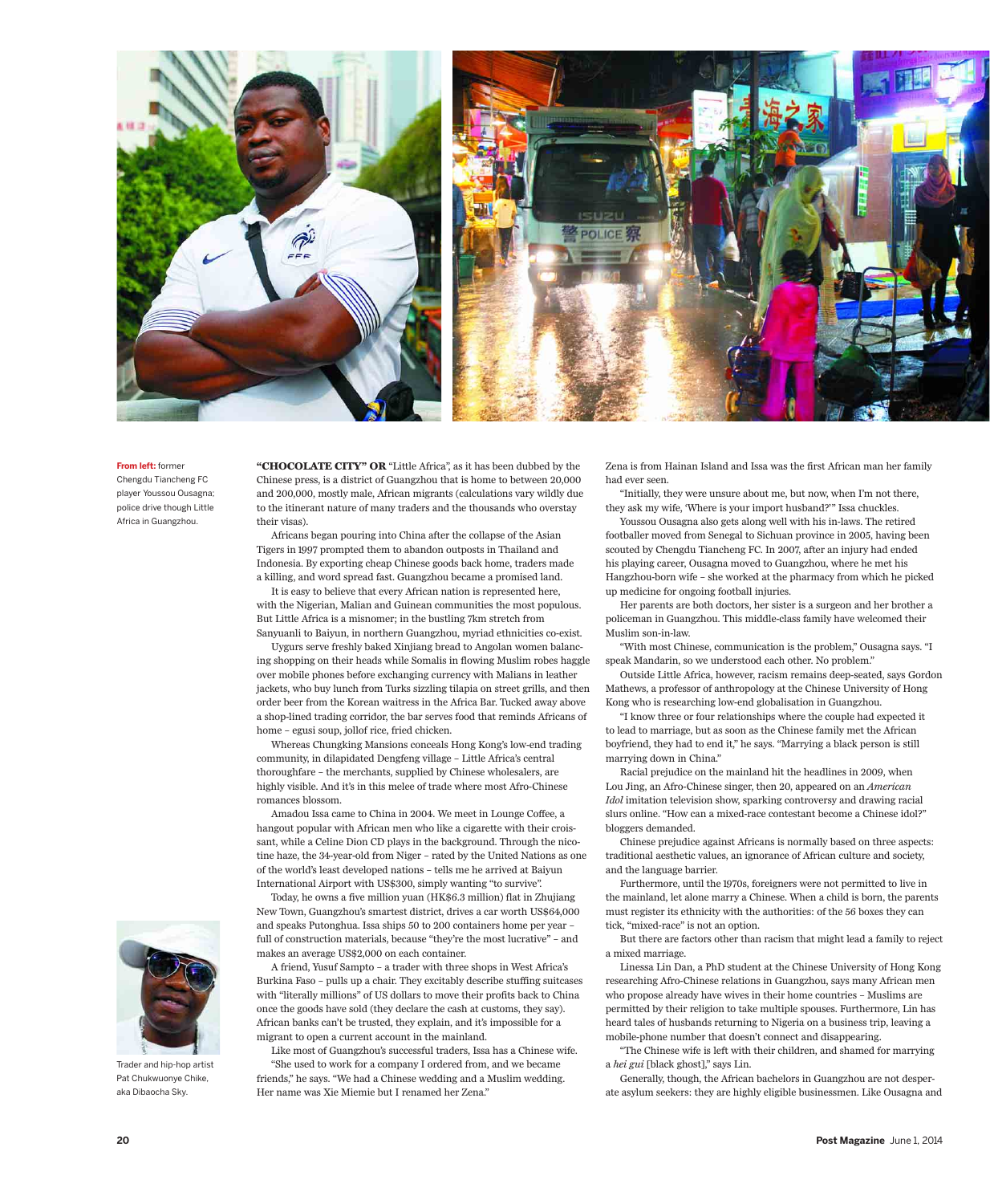Issa, they often own a car, have a stable income and speak Putonghua. Forty per cent of African migrants surveyed in Guangzhou for the book *Africans in China* (2012), by former University of Hong Kong professor Adams Bodomo, had received tertiary education – some even held a PhD.

As one Congolese merchant tells *Post Magazine*, "To start a business in China you have to be quite well-to-do. In the early days, the air ticket alone cost US\$2,000."

Despite their eligibility, most African grooms in Guangzhou marry Chinese economic migrants whose disapproving families reside far from the city. In business terms, it is the ideal merger, says Lin, who believes most Afro-Chinese marriages are a cynical play for better business.

"Opening a shop is very difficult for foreigners," she says. "You need a Chinese passport or the landlord will ask for a bribe. A Chinese wife can speak to suppliers. It's useful to have a Chinese partner.

"Many Chinese women want to marry Africans because they are from poor rural areas, often Hunan or Hubei provinces. Marrying a foreigner is a way to upgrade their social status, because the Africans have money."

Instead of taking a factory job, a Chinese woman who marries an African man often becomes head of his wholesale shop, should he open one, and a key player in his export business.

Pat Chukwuonye Chike – a garment trader by day and Nigerian hip-hop artist known as Dibaocha Sky by night – has a Chinese wife who doubles as a business partner. But, he says, if African men could legally work in China, many might not take a local wife.

"That is my sacrifice," says the married father-of-two. "My wife cannot cook. My mother-in-law helps look after the children, and she is poisoning them against Africa. She's an old woman, she knows the game she's playing. There is crisis everywhere – terrorists were in Guangzhou last week – it is a sin to make my children scared of Nigeria."

Africans in Guangzhou fall into two groups: those with valid documentation and those whose visas have expired. For those who have overstayed, a Chinese wife is more than a business partner; she is key to survival.

Last August, a major police bust on an African-led drug ring turned life into a daily fight against deportation for overstayers. From dusk till dawn, police checked passports in Guangyuan Xi Lu, the Nigerian annex of Little Africa, where most of the city's overstayers can be found.

"When Nigerians land at Baiyun Airport many throw away their passports," Lin says. "They only get seven- to 30-day visas [less than most other Africans] – it's not enough time to make their fortunes."

Overstayers face a 12,000 yuan fine and must pay for their 6,000-yuan air ticket out of the country. Those with Chinese wives went underground while their spouses manned their businesses.

"During this period, Nigerians with Chinese wives survived better," says Lin.

While the crackdown proved a Chinese wife's worth, the loyalty displayed points to genuine devotion in Afro-Chinese romances.

Pastor I.G., of the Royal Victory Church, has a Chinese wife, and children. One Sunday I ask him, "Is it love or business?"

The Nigerian sighs. He feels "slighted" by repeated assumptions his eight-year marriage is economically motivated. He met Winnie, a native of Guangdong province, at church and the pair are united in their evangelic mission ("God knows it's China's time," he says). Winnie, 34, is a pastor at the church's 100-worshipper-strong Chinese arm while he leads the larger African congregation. Their tactile body language speaks volumes about their union.

Michelle Zhang Nan, 35, doesn't fit the profile of a trader's wife, either. When we meet at McDonald's, she is dressed in an expensive A-line dress and kitten heels. Her three-year-old son, Calvin, trails behind as she carries a tray of Big Macs and milkshakes.

A university graduate whose parents are government officials, Zhang lives in Guangzhou but has a prized Beijing hukou and owns a phonebattery retail business.

"I liked the way he did business," she says, of falling in love with her South African husband. "If I was married to a Chinese man, I could not be a strong woman like I am today. My husband is 11 years older and he teaches me."

She notes that a Chinese man would benefit equally from taking an African wife, but that is unheard of in Guangzhou. As one bootylicious Liberian hairdresser, who works on the third floor of a tower block, says, "Chinese men aren't manly, they aren't sexual to us." (East African prostitutes working in Little Africa, however, report that 50 per cent of their clients are Chinese men who "want to try it", according to Matthews.)

But a Chinese wife cannot solve an African migrant's biggest problem: his visa. Happy families can be swiftly torn apart if the PSB denies a continuation on an African husband's temporary documents. The central government pointedly lacks an immigration department, meaning there is no framework for the assimilation of newlyweds such as Okonkwo. Policy differs from province to province and, compared with those in  $\rightarrow$ 

**Below left:** Michelle Zhang Nan with her son, Calvin. **Below right:** Guinean trader Cellou with his wife, Cherry, and their children.

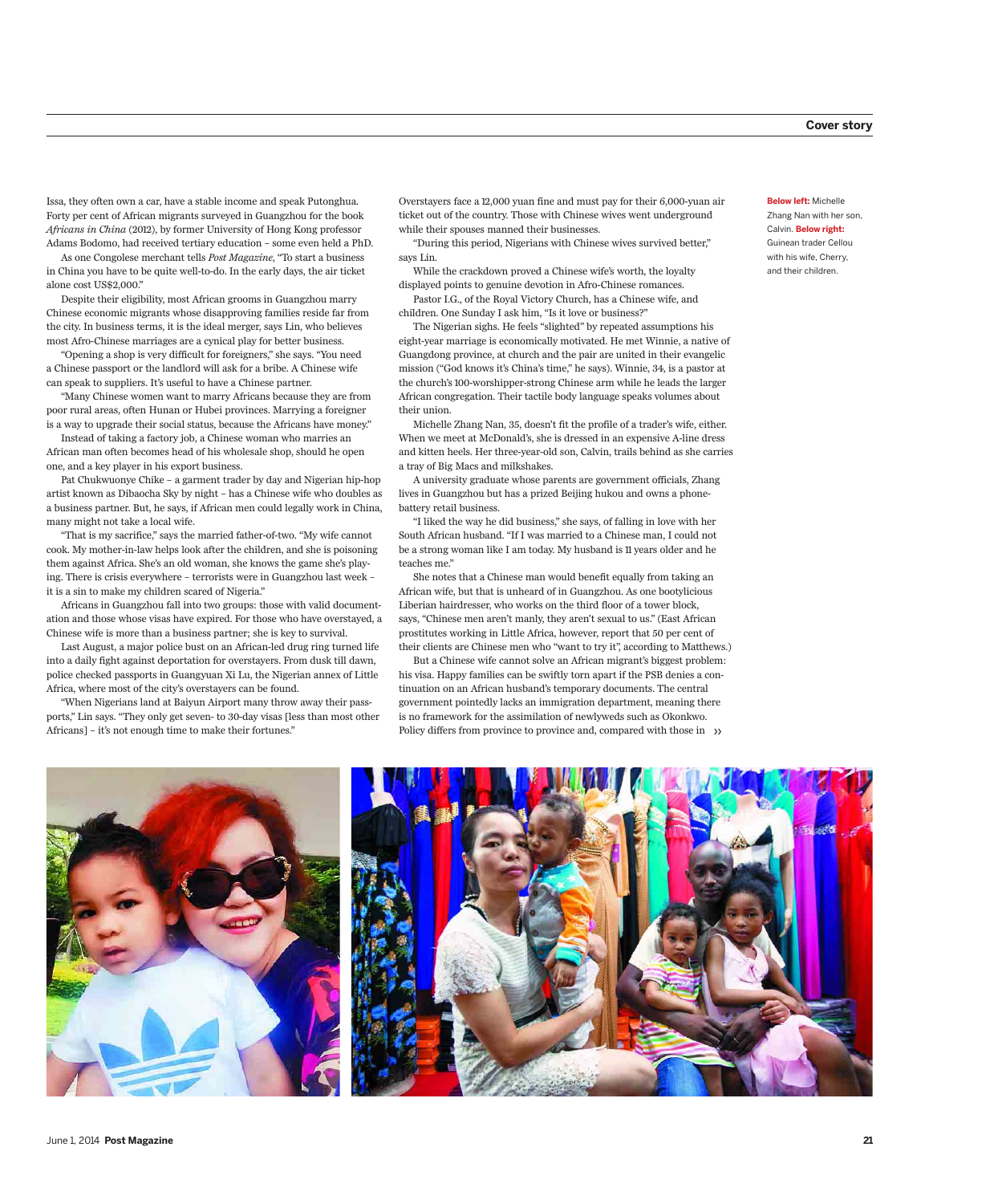## **ONLINE**

scmp.com/littleafrica Visit our website to watch the video of Little Africa

other Chinese cities, the Guangdong authorities are notorious for their hostile and inconsistent attitude to African migrants.

Throughout the two months I conducted interviews, African husbands reported getting a variety of visas. Nigerian businessman Tony Ekkai – who has two Afro-Chinese children – has a "representative office" of his Hong Kong-registered business in Guangzhou, and therefore is entitled to a coveted one-year, multiple-entry business visa. His Nigerian friend Tony Michael, also married to a Chinese woman, with a two-month-old son, is despondently stuck on three-month visas. Six-month, single-entry visas are all Zhang's husband has seen.

Many, like Ousagna, return to their wives' provinces to renew their visas, to evade the capricious Guangzhou authorities. Others – such as Guinean trader Cellou, who has a one-year residence pass – say their country's good political relationship with Beijing helps their visa applications. Guinea was the first sub-Saharan country to forge diplomatic ties with China, and Cellou, who studied business at the International Islamic University Malaysia, spots the glaring double standard: "If my [Chinese] wife stays in Guinea she can get a Guinea passport."

African states – home to millions of Chinese, also often undocumented – are watching closely to see how their citizens are treated on mainland soil. After a 2012 crackdown in Beijing on African migrants, Nigerian immigration authorities immediately retaliated, arresting 45 Chinese traders in the northern city of Kano.

With so much at stake for Sino-African relations, Beijing is playing a cautious game.

Lan Shanshan, a research assistant professor at Baptist University, claims there is a media edict on the mainland to report favourably on Africans in China, hence the state-owned newspaper *Guangming Daily*'s three-part special titled "Friends From Africa, How are You Doing in Guangzhou?", in 2012.

But a WikiLeaks cable from 2008 revealed that the central government is troubled by the phenomenon, and quietly funded covert research into Africans in Guangzhou, specifically their impact on crime, underground religion and missed tax revenue. The American diplomat who wrote the cable to Washington was not privy to the findings.

In 2011, the government dropped its poker face with the ground-breaking Guangdong Act, which offered rewards to Chinese who snitched on overstayers; made it illegal for employers, hoteliers or educational institutes to serve illegal migrants, and insisted they report all cases to the PSB or face a 10,000 yuan fine; and expanded police powers so that any officer, not just members of the foreign affairs department, could stop foreigners to verify passports.

Even those with valid visas were rattled. A Ugandan told Lan, "A visa is not a 100 per cent guarantee here. When police stop you, if you do not look like a pleasant person to them, they may draw the line on your visa and cancel it. They say, 'China gives, China takes.'"

**IN 2010, BODOMO PREDICTED** that in 100 years' time "an African-Chinese ethnic minority group could be demanding self-identity and full citizenship rights in the heart of Guangzhou".

But that's already happening.

Ojukwu Emmanuel, 42, is the man spearheading this campaign.

A political heavyweight in Guangzhou, he is the elected head of the Nigerian community (each African nation has an informal community representative) and also goes by the ostentatious title of President of Africa in China.



The Overseas Trading Mall, in Dengfeng village, attracts hordes of African merchants.